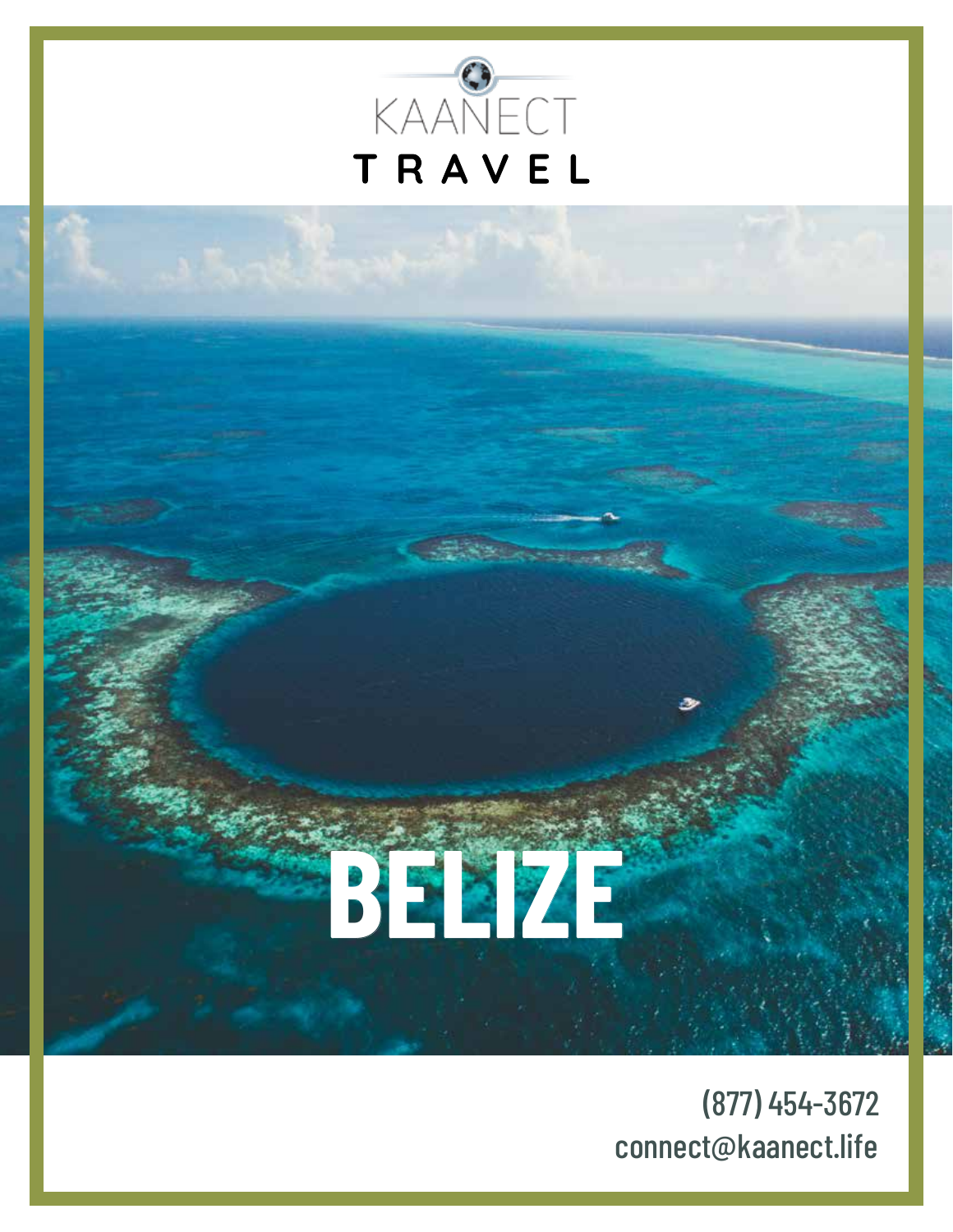## **BELIZE SUMMARY**

#### **OVERVIEW**

Take the second largest barrier reef in the world, pristine azure waters, and postcard-perfect Caribbean islands... combined with exhilarating jungle terrain, a spectacular underground cave network, and grand Mayan temples... topped off with fabulous fresh island cuisine, warm and friendly English-speaking locals, and a handful of exclusive yet authentic resorts and residences... and you have Belize - a destination that can enchant and captivate all tastes and tempos.

#### **INLAND**

Dubbed the 'Adventure Capital of Belize,' Cayo is an adventurer's paradise, where the list of things to do and places to explore is endless. Clamber through caves, rappel into sinkholes or down cascading waterfalls, zipline above the rainforest canopy, or explore the epicenter of the ancient Maya World. These activities and more will contribute to a thrilling Belize adventure.

#### **AMBERGRIS CAYE**

Of the hundreds of islands in the Caribbean Sea, a handful is inhabited by local fishing communities, guest houses, hotels, and restaurants. The largest community can be found on Ambergris Caye, which touches Mexico's Yucatan peninsula and lies a quarter of a mile from the second largest barrier reef in the world. It's one of the best locations in the world for scuba diving, snorkeling, and sports fishing.

#### **PRICE INCLUDES:**

- Private road transfer from BZE to the Lodge at Chaa Creek with your own persona driver/guide
- 4 nights' accommodation in a Cottage at Chaa Creek
- Daily breakfast
- Private half-day tour to Xunantunich
- Private full-day tour to Oxmul Coffee, San Antonio Women's Center and Big Rock Falls
- Complimentary onsite activities at Chaa Cree including Guided tours of the Natural History Center and Butterfly Farm, Access to Ruta Maya Trail System, Canoeing Upstream the Macal River, Swimming in Eco-friendly Infinity Pool, Early Morning Birdwatching with a Naturalist Guide, Guided Tour of Maya Medicinal Plant Trail
- Private road transfer from Chaa Creek to Belize City Municipal airstrip with a Cave Tubing tour at Nohoch Che'en Archaeological Reserve along the way
- Domestic flight from TZA SPR
- Roundtrip transfers from San Pedro Airstrip to Portofino Resort
- 5 nights' accommodation in a Treetop Suite
- Daily continental breakfast
- Private snorkel tour to Hol Chan Marine Reserve and Shark Ray Alley
- Domestic flight from SPR BZE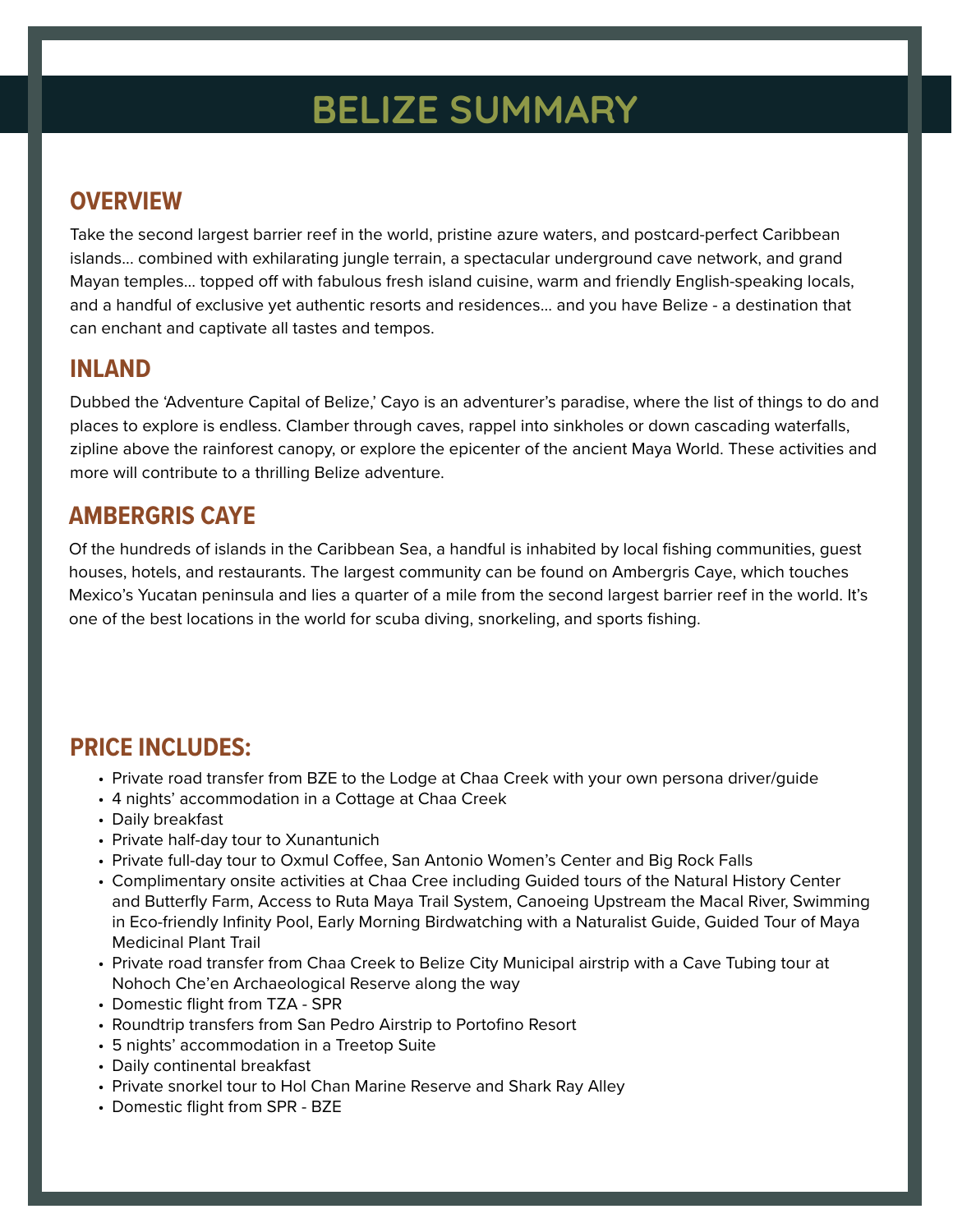# **ITINERARY SUMMARY**

| Day 1         | Belize City, The Lodge at Chaa Creek                    |
|---------------|---------------------------------------------------------|
| Day 2         | <b>Xunantunich Maya Ruins</b>                           |
| Day 3         | Maya Cultural Immersion & Waterfalls                    |
| Day 4         | Activities/Leisure                                      |
| Day 5         | Departure, Portofino Resort, Ambergris Caye             |
| Day 6         | Activities/Leisure                                      |
| Day 7         | Snorkeling at Hol Chan Marine Reserve & Shark Ray Alley |
| Day 8         | Activities/Leisure                                      |
| Day 9         | Activities/Leisure                                      |
| <b>Day 10</b> | <b>Farewell</b>                                         |

#### **BELIZE RATE:**

#### **\$6,445 - 2 PAX**

Including taxes and hotel service charge.

#### **\$11,845 - 4 PAX**

Including 2 Cottages at Chaa Creek or any of the suites and villas except the Ix chel Villa. At Portofino, it includes a Colonial Suite and Treetop suite.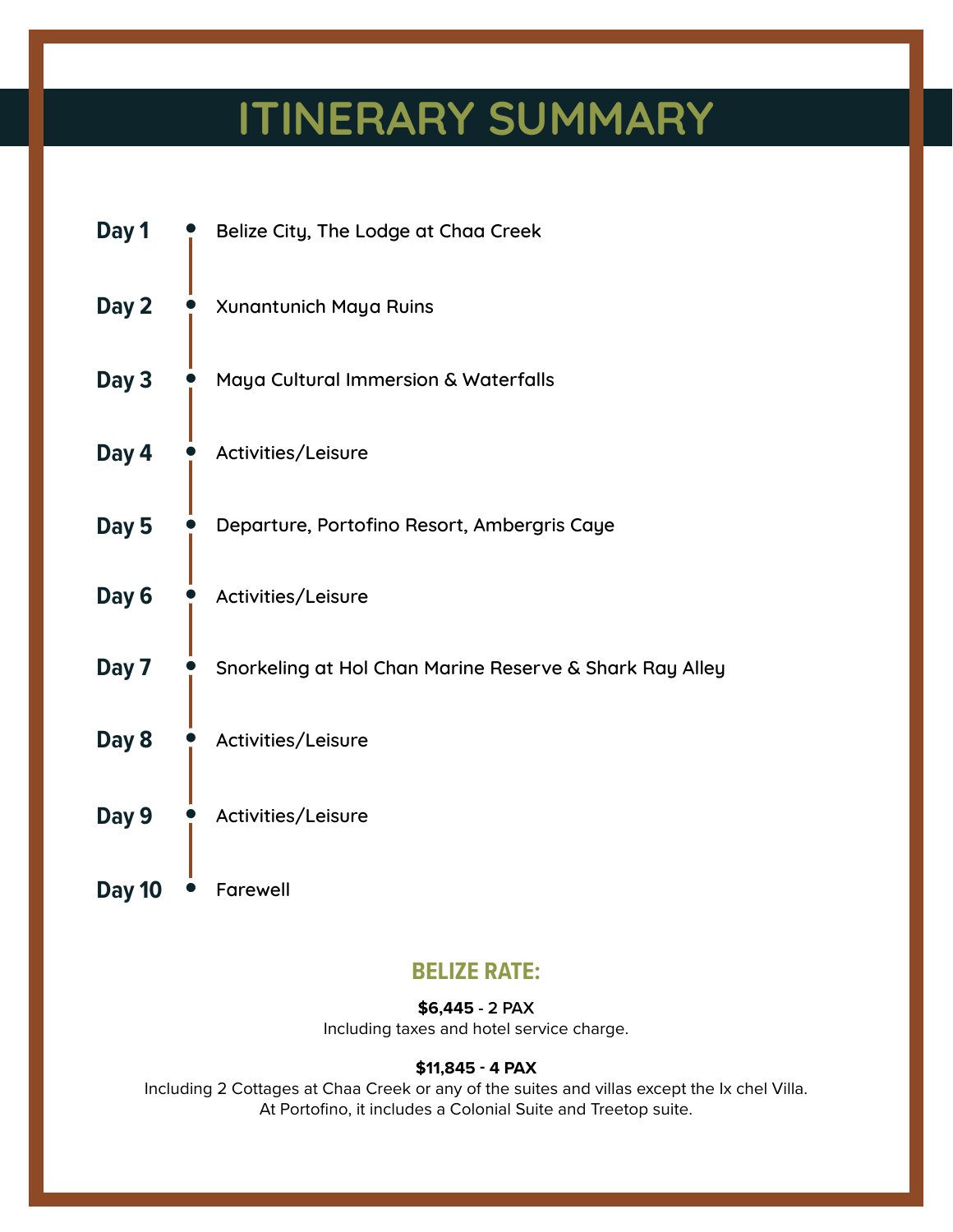

#### **Belize City, The Lodge at Chaa Creek**

Welcome to Belize! Upon exiting the Belize International Airport, our representative will meet and show you to a private vehicle for the 90-minute road transfer to San Ignacio and The Lodge at Chaa Creek.

#### **The Lodge at Chaa Creek**

The Concierge/Front Desk Clerk will greet you warmly upon arrival at the lodge and escort you to your Cottage.

The Lodge at Chaa Creek personifies eco-luxury. Set along the banks of the Macal River in the foothills of the Maya Mountains, the private 400-acre nature reserve is an ecological playground that makes for an intoxicating mix of nature immersion and indulgence pampering.

## **Day Two**

#### **Xunantunich Maya Ruins**

Considered to be the heartland of a civilization that once was, Belize boasts a rich heritage of archaeological sites. Its Cayo District, one of the last unspoiled places in the country and once the epicenter of the Maya, is dotted with ancient cities and ruins.

Travel across one of the last hand-cranked chain ferries to Xunantunich (Maiden of the Rock) - one of the region's most legendary attractions. Perch atop "El Castillo," which rises 130 ft. above the jungle canopy and witness panoramic views of the surrounding mountains, valleys, and villages.

Stop on the way back at a traditional market in the village of San Jose Succotz along the banks of the Mopan River, offering local crafts made from cloth, fabrics, slate, wood, and other natural materials.

**8 a.m. - 12 p.m.**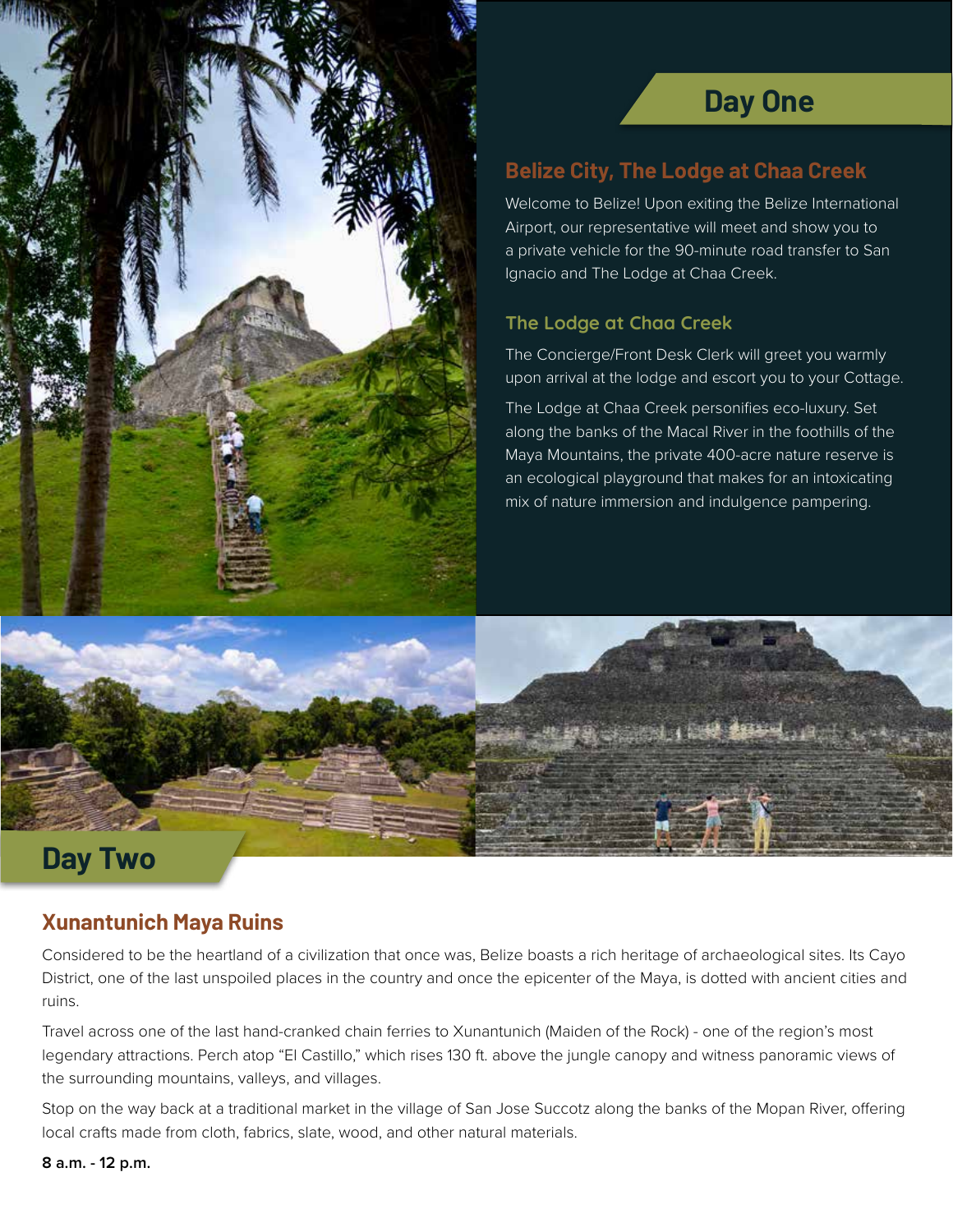## **Day Three**

#### **Maya Cultural Immersion & Waterfalls**

#### **From bean to cup: Start your morning right!**

After a 40-minute drive to the Maya village of San Antonio (originally Oxmul Kah in Yucatec Maya), you will arrive at the home of the Mesh Family. There, they will walk you through the process of making coffee from bean to cup and everything in between! Oxmul Coffee is their labor of love and is organically grown in the foothills of the Maya Mountains.

#### **Ceramic Pottery Making at the San Antonio Women's Co-op**

Next on the agenda is the San Antonio Women's Co-op, a group formed by nine Maya women to empower women and inspire their children. Here you can try your hand at ancient pottery-making techniques.

Experience the local culture of the region while making corn tortillas on a traditional fire hearth. Learn about the process of grinding the fresh corn and transforming it into "masa," the dough for the tortillas.

While the women finish preparing lunch, explore the property to learn about the sustainable processes used to fire the ceramic kilns and sustain an organic garden.

Enjoy a delicious farm-to-table lunch afterward, starting with warm atole, followed by roasted chicken, fresh salsa, and your recently prepared corn tortillas.

#### **Big Rock Falls**

Referred to by the locals as "Pine Ridge," the Mountain Pine Ridge Forest Reserve is renowned for its abundant wildlife, bellowing waterfalls, and idyllic pools. Revere in the astounding and captivating scenery offered by the oldest landmass in Central America.

One such waterfall is Big Rock Falls. After numerous wooden stairways plunging into the forest, you will arrive at the bottom where the 150-foot waterfall stands. Magnificent, massive, and monumental are only a few of the words that come to mind when you gaze upon it. Launch yourself off the rocky cliff if you dare and enjoy a refreshing swim in the perfectly round pool below. Or wade amongst the rocks before relaxing in the cenote.

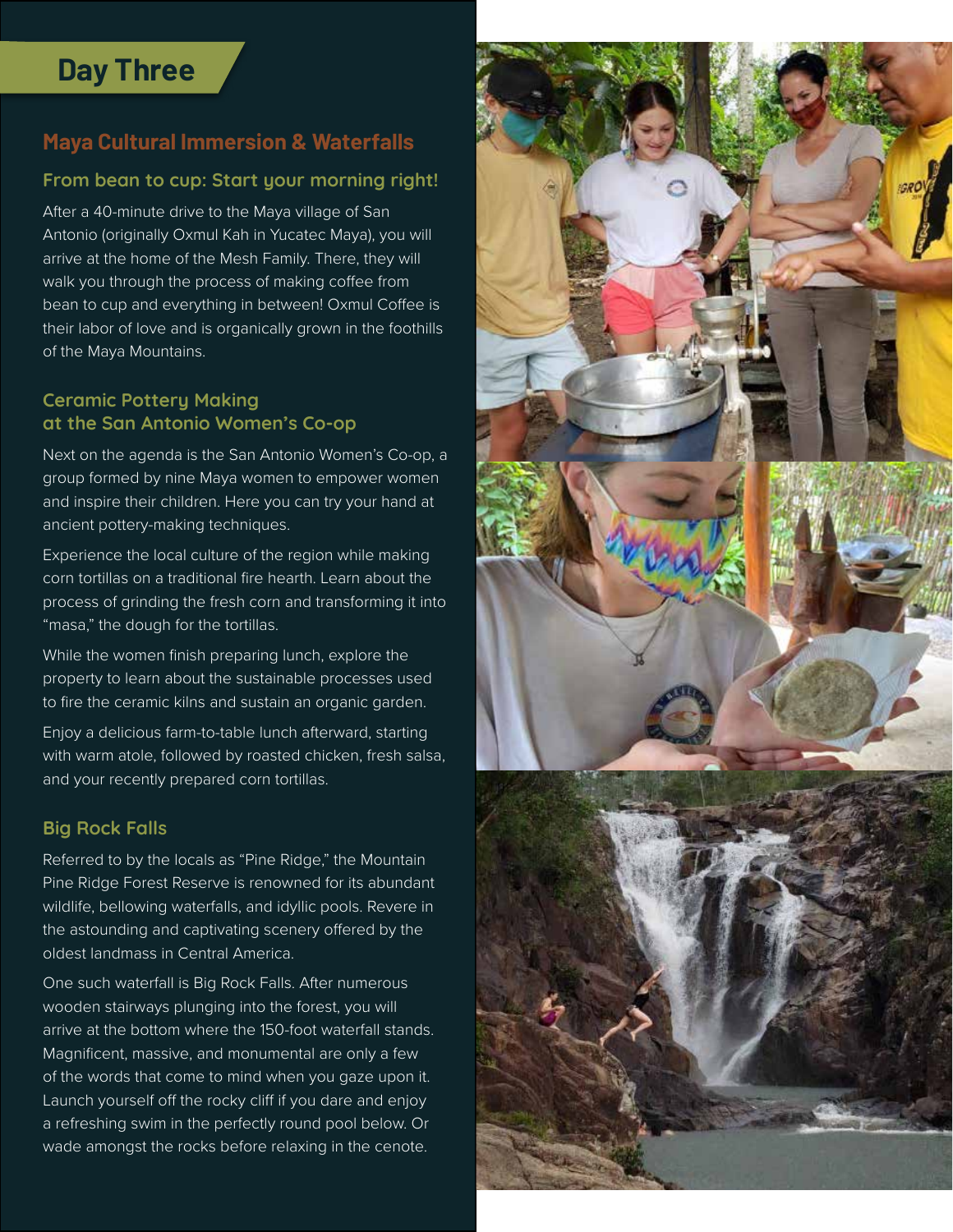## **Day Four**

### **Activities/Leisure**

Enjoy the onsite activities at the lodge or venture offsite and explore the nearby attractions. The reserve features miles of well-maintained trails for guided horseback riding, mountain biking, and nature walks. Birdwatch, canoe down the Macal River, or hike through the lush rainforest and discover the hidden Maya mounds.

Or, relax with a rejuvenating spa treatment, kick back in a hammock (cocktail in hand), or indulge your palate at the fabulous Mariposa Restaurant.



## **Day Five**

#### **Departure, Portofino Resort, Ambergris Caye**

Enjoy a leisurely morning before checking out and transferring to the Belize City Municipal Airport for your flight to San Pedro, Ambergris Caye, including cave tubing at Nohoc Che'en.

#### **Cave Tubing**

Hike through tropical trails and wade across shallow, jungle-lined rivers to cave tube. Float along cool waters illuminated by headlamps, gently pushed by a current. Then, plunge into the darkness while listening to the sounds of bubbling rapids and cascading waterfalls.

#### **Portofino Beach Resort**

Portofino is characterized by its warm and friendly hospitality, the epitome of barefoot luxury, unpretentious and relaxing. The resort is located on the beautiful island of Ambergris Caye, just six miles north of the charming town of San Pedro. Just a half-mile off-shore is the second-largest barrier reef in the world, so whether you're looking for spectacular diving, snorkeling, or fishing, or just looking for complete relaxation, we have you covered.



## **Day Six**

#### **Activities/Leisure**

Experience the true beauty, nature, and excitement of Belize from the barrier reef to the Great Blue Hole, or stay onsite and enjoy the amenities at the resort, including paddleboards, kayaks, bikes, snorkeling, and fishing gear.